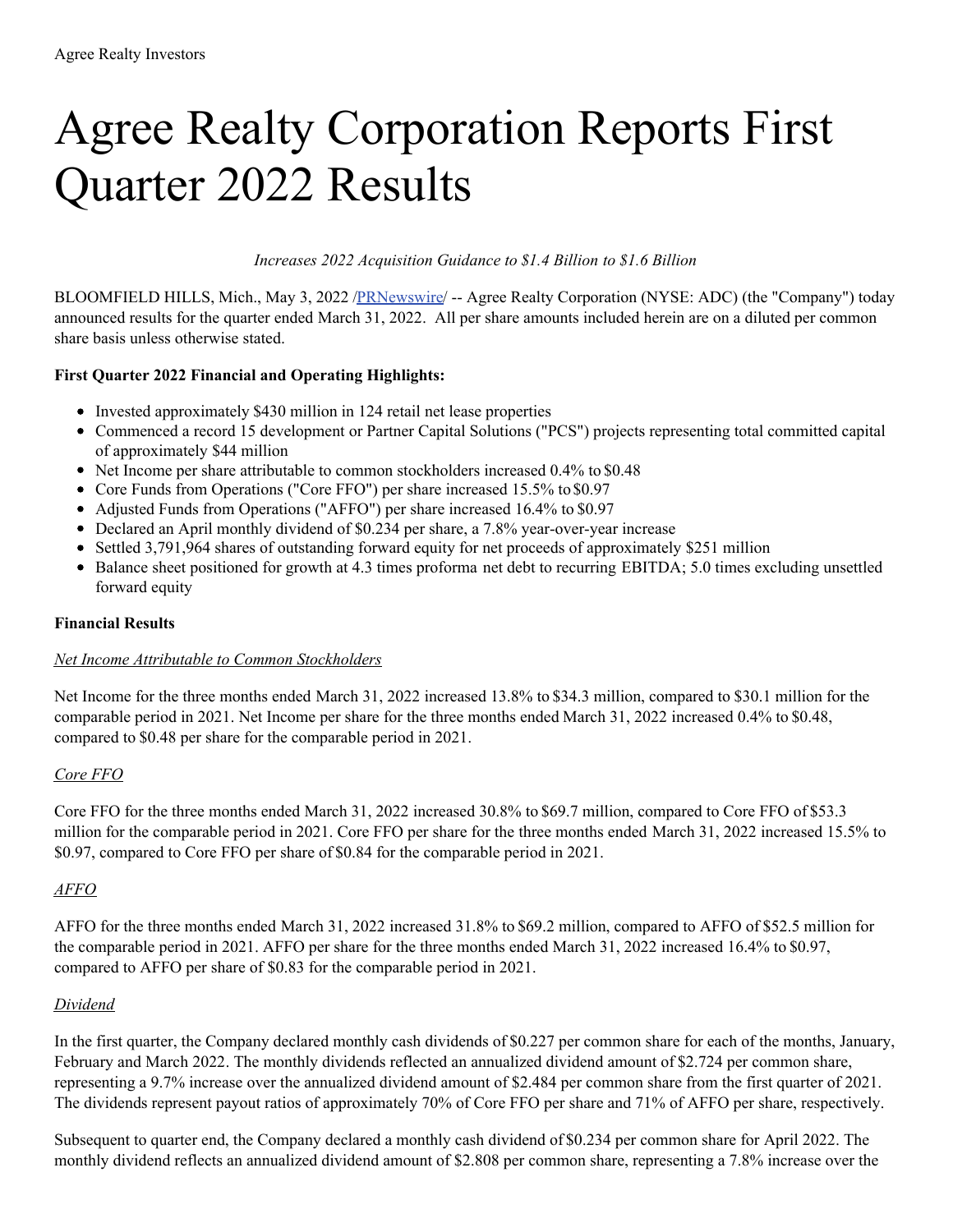annualized dividend amount of \$2.604 per common share from the second quarter of 2021. The April dividend is payable May 13, 2022 to stockholders of record at the close of business on April 29, 2022.

Additionally, subsequent to quarter end, the Company declared a monthly cash dividend for April on its 4.25% Series A Cumulative Redeemable Preferred Stock of \$0.08854 per depositary share, which is equivalent to \$1.0625 per annum. The April dividend was paid on May 2, 2022 to stockholders of record at the close of business on April 22, 2022.

#### **CEO Comments**

"We are extremely pleased with our strong start to 2022 as evidenced by the increase in our annual acquisition guidance to \$1.4 billion to \$1.6 billion," said Joey Agree, President and Chief Executive Officer. "While our acquisition platform continues to source a myriad of opportunities, we commenced a record number of projects through our development and partner capital solutions platforms during the quarter. All three platforms remain focused on leading omni-channel retailers as we maintain a fortress-like balance sheet with liquidity of nearly \$1.0 billion."

#### **Portfolio Update**

As of March 31, 2022, the Company's portfolio consisted of 1,510 properties located in 47 states and contained approximately 31.0 million square feet of gross leasable area.

At quarter-end, the portfolio was 99.6% leased, had a weighted-average remaining lease term of approximately 9.1 years, and generated 67.8% of annualized base rents from investment grade retail tenants.

#### *Ground Lease Portfolio*

During the quarter, the Company acquired five ground leases for an aggregate purchase price of approximately \$13.2 million, representing 3.1% of annualized base rents acquired.

As of March 31, 2022, the Company's ground lease portfolio consisted of 186 leases located in 32 states and totaled approximately 4.9 million square feet of gross leasable area. Properties ground leased to tenants represented approximately 13.5% of annualized base rents.

At quarter end, the ground lease portfolio was fully occupied, had a weighted-average remaining lease term of approximately 11.8 years, and generated 87.4% of annualized base rents from investment grade retail tenants.

#### *Acquisitions*

Total acquisition volume for the first quarter was approximately \$407.2 million and included 106 properties net leased to leading retailers operating in sectors including farm and rural supply, dollar stores, home improvement, general merchandise, tire and auto service, and auto parts. The acquired properties are located in 32 states and leased to tenants operating in 20 sectors.

Notable acquisition activity during the quarter included a 55-property diversified net lease portfolio comprised of leading omnichannel retailers for a purchase price of approximately \$180 million. The portfolio generated approximately 90% of annualized base rents from investment grade retailers and had a weighted-average lease term of nearly 10 years.

Acquisitions for the quarter were completed at a weighted-average capitalization rate of 6.0% and had a weighted-average remaining lease term of approximately 9.2 years. Approximately 74.2% of annualized base rents acquired were generated from investment grade retail tenants. Exclusive of the 55-property portfolio acquisition, the properties were acquired at a weightedaverage capitalization rate of 6.2%.

The Company's outlook for acquisition volume for the full-year 2022 is being increased to a range of \$1.4 billion to \$1.6 billion of high-quality retail net lease properties, from a previous range of \$1.1 billion to \$1.3 billion.

#### *Dispositions*

During the three months ended March 31, 2022, the Company sold one property for gross proceeds of approximately \$8.2 million. The disposition was completed at a capitalization rate of 4.2%.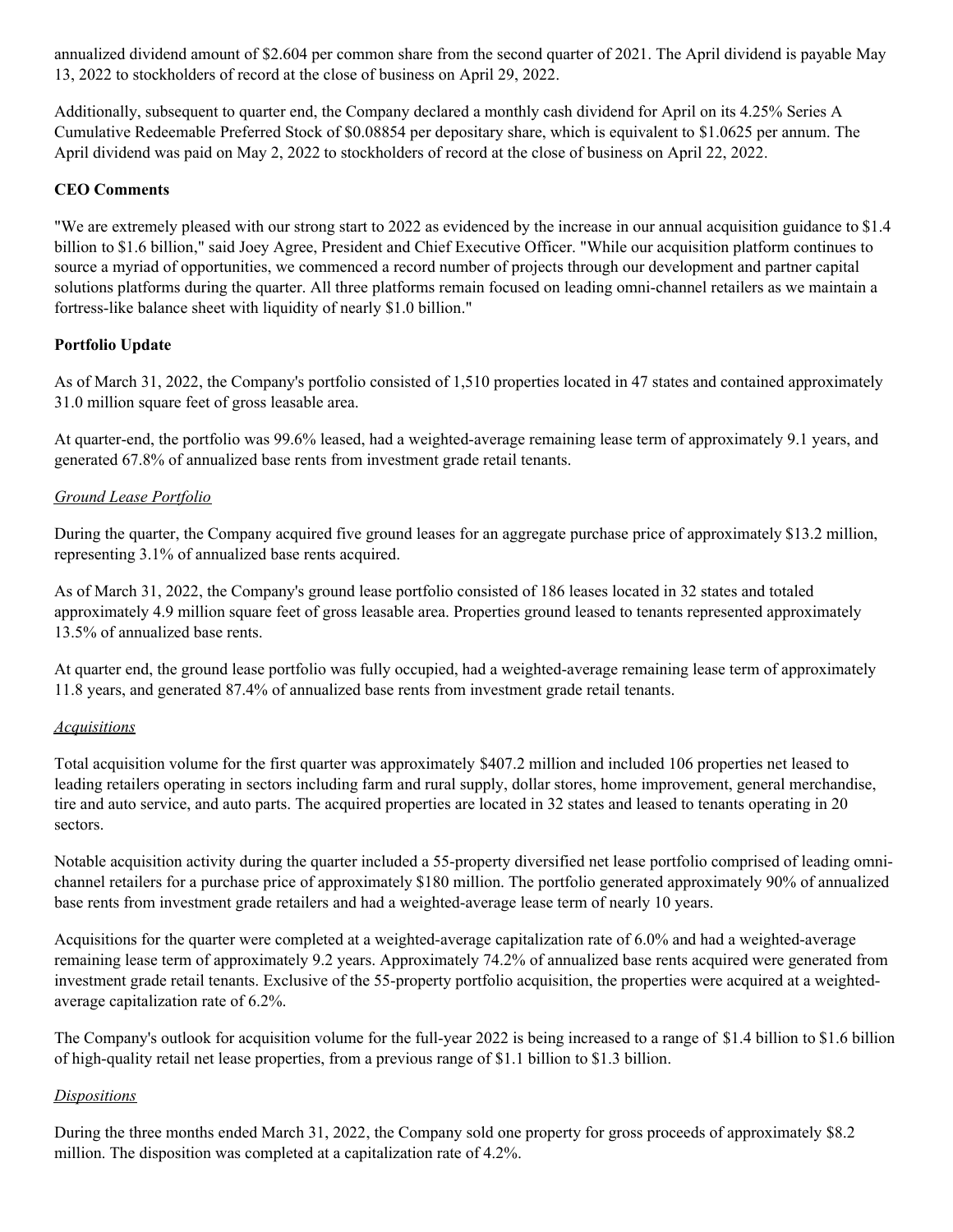The Company's disposition guidance for 2022 remains between \$25 million and \$75 million.

#### *Development and PCS*

During the first quarter, the Company commenced a record 15 development and PCS projects, with total anticipated costs of approximately \$44.0 million. The projects consist of the Company's sixth Sunbelt Rentals in St. Louis, Missouri; the Company's fourth Burlington in Turnersville, New Jersey; and 13 geographically diverse Gerber Collision projects.

The Company completed its first development with 7-Eleven in Saginaw, Michigan, while construction continued on two Gerber Collision projects in Pooler, Georgia and New Port Richey, Florida.

For the three months ended March 31, 2022, the Company had 18 development or PCS projects completed or under construction. Anticipated total costs are approximately \$53.0 million, including \$29.4 million of costs incurred as of quarter end. The following table presents the Company's 18 development or PCS projects as of March 31, 2022:

|                                  |                                      |                                |             | <b>Actual or</b>        |                           |
|----------------------------------|--------------------------------------|--------------------------------|-------------|-------------------------|---------------------------|
|                                  |                                      | Lease                          | Lease       | <b>Anticipated Rent</b> |                           |
| Tenant                           | Location                             | <b>Structure</b>               | <b>Term</b> | Commencement            | <b>Status</b>             |
| 7-Eleven                         | Saginaw, MI                          | Build-to-Suit 15 years Q1 2022 |             |                         | Complete                  |
| Gerber Collision Pooler, GA      |                                      | Build-to-Suit 15 years Q2 2022 |             |                         | <b>Under Construction</b> |
|                                  | Gerber Collision New Port Richey, FL | Build-to-Suit 15 years Q3 2022 |             |                         | <b>Under Construction</b> |
| <b>Sunbelt Rentals</b>           | St. Louis, MO                        | Build-to-Suit 7 years          |             | Q3 2022                 | <b>Under Construction</b> |
| <b>Burlington</b>                | Turnersville, NJ                     | Build-to-Suit 10 years Q1 2023 |             |                         | <b>Under Construction</b> |
| Gerber Collision Fort Wayne, IN  |                                      | Build-to-Suit 15 years Q1 2023 |             |                         | <b>Under Construction</b> |
| Gerber Collision Janesville, WI  |                                      | Build-to-Suit 15 years Q1 2023 |             |                         | <b>Under Construction</b> |
| Gerber Collision Joplin, MO      |                                      | Build-to-Suit 15 years Q1 2023 |             |                         | <b>Under Construction</b> |
| Gerber Collision Kimberly, WI    |                                      | Build-to-Suit 15 years Q1 2023 |             |                         | <b>Under Construction</b> |
|                                  | Gerber Collision Lake Charles, LA    | Build-to-Suit 15 years Q1 2023 |             |                         | <b>Under Construction</b> |
| Gerber Collision Lake Park, FL   |                                      | Build-to-Suit 15 years Q1 2023 |             |                         | <b>Under Construction</b> |
|                                  | Gerber Collision McDonough, GA       | Build-to-Suit 15 years Q1 2023 |             |                         | <b>Under Construction</b> |
| Gerber Collision Ocala, FL       |                                      | Build-to-Suit 15 years Q1 2023 |             |                         | <b>Under Construction</b> |
| Gerber Collision Toledo, OH      |                                      | Build-to-Suit 15 years Q1 2023 |             |                         | <b>Under Construction</b> |
| Gerber Collision Venice, FL      |                                      | Build-to-Suit 15 years Q1 2023 |             |                         | <b>Under Construction</b> |
| Gerber Collision Winterville, NC |                                      | Build-to-Suit 15 years Q1 2023 |             |                         | <b>Under Construction</b> |
| Gerber Collision Woodstock, IL   |                                      | Build-to-Suit 15 years Q1 2023 |             |                         | <b>Under Construction</b> |
| Gerber Collision Yorkville, IL   |                                      | Build-to-Suit 15 years Q1 2023 |             |                         | <b>Under Construction</b> |

#### *Leasing Activity and Expirations*

During the first quarter, the Company executed new leases, extensions or options on approximately 358,000 square feet of gross leasable area throughout the existing portfolio.

As of March 31, 2022, the Company's 2022 lease maturities represented 0.4% of annualized base rents. The following table presents contractual lease expirations within the Company's portfolio as of March 31, 2022, assuming no tenants exercise renewal options:

|      |               | Annualized                      |             | <b>Gross Leasable</b> |          |
|------|---------------|---------------------------------|-------------|-----------------------|----------|
| Year | <b>Leases</b> | <b>Base Rent</b> <sup>(1)</sup> | $\%$ of ABR | Area ("GLA")          | % of GLA |
| 2022 | 8             | 1.413                           | $0.4\%$     | 90                    | $0.3\%$  |
| 2023 | 49            | 9,829                           | 2.5%        | 1,083                 | 3.5%     |
| 2024 | 44            | 13,361                          | $3.4\%$     | 1,570                 | $5.1\%$  |
| 2025 | 68            | 17,064                          | 4.3%        | 1,721                 | $5.6\%$  |
| 2026 | 105           | 21,736                          | $5.5\%$     | 2,279                 | $7.4\%$  |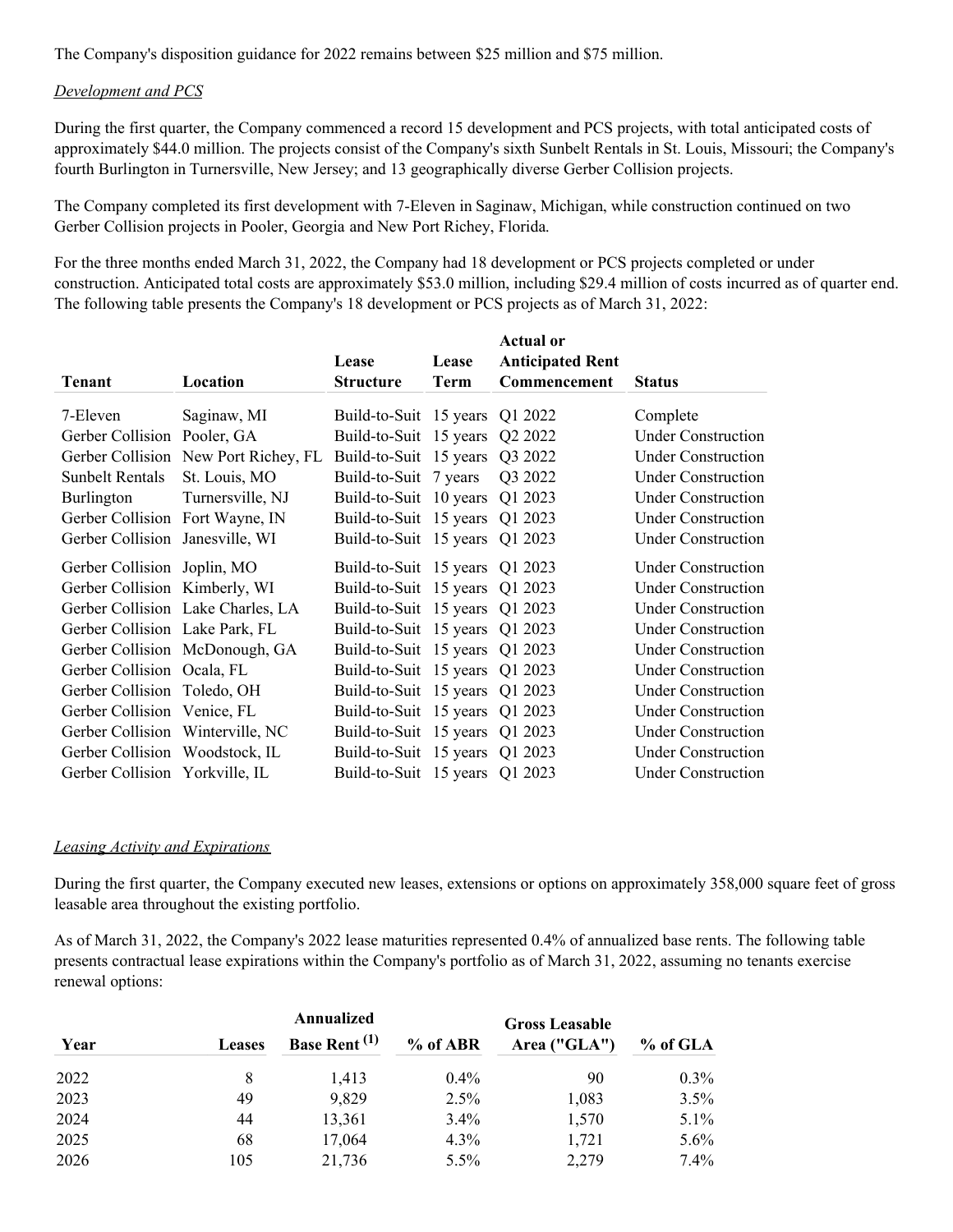| 2028                   | 103   | 24,060    | 6.3%     | 2,620  | 8.3%     |
|------------------------|-------|-----------|----------|--------|----------|
| 2029                   | 141   | 39,384    | $9.9\%$  | 3,586  | 11.6%    |
| 2030                   | 236   | 48,399    | $12.2\%$ | 3,505  | 11.3%    |
| 2031                   | 150   | 36,164    | $9.1\%$  | 2,619  | $8.5\%$  |
| Thereafter             | 606   | 155.288   | 39.2%    | 9.569  | $30.9\%$ |
| <b>Total Portfolio</b> | 1,626 | \$396,459 | 100.0%   | 30,891 | 100.0%   |

The contractual lease expirations presented above exclude the effect of replacement tenant leases that had been executed as of March 31, 2022 but that had not yet commenced. Annualized Base Rent and gross leasable area (square feet) are in *thousands; any dif erences are the result of rounding.*

(1) Annualized Base Rent ("ABR") represents the annualized amount of contractual minimum rent required by tenant lease agreements as of March 31, 2022, computed on a straight-line basis. Annualized Base Rent is not, and is not intended to *be, a presentation in accordance with generally accepted accounting principles ("GAAP"). The Company believes annualized contractual minimum rent is useful to management, investors, and other interested parties in analyzing concentrations and leasing activity.*

#### *Top Tenants*

The following table presents annualized base rents for all tenants that represent 1.5% or greater of the Company's total annualized base rent as of March 31, 2022:

|                                        | Annualized                      |          |
|----------------------------------------|---------------------------------|----------|
| Tenant                                 | <b>Base Rent</b> <sup>(1)</sup> | % of ABR |
| Walmart                                | \$26,055                        | $6.6\%$  |
| <b>Tractor Supply</b>                  | 17,808                          | 4.5%     |
| Dollar General                         | 16,252                          | 4.1%     |
| Best Buy                               | 13,168                          | $3.3\%$  |
| <b>TJX</b> Companies                   | 12,629                          | 3.2%     |
| <b>O'Reilly Auto Parts</b>             | 12,253                          | 3.1%     |
| CVS                                    | 11,698                          | $3.0\%$  |
| Hobby Lobby                            | 10,931                          | 2.8%     |
| Kroger                                 | 10,798                          | 2.7%     |
| Lowe's                                 | 10,543                          | 2.7%     |
| Sherwin-Williams                       | 10,446                          | $2.6\%$  |
| Burlington                             | 9,487                           | $2.4\%$  |
| Wawa                                   | 9,462                           | 2.4%     |
| <b>Sunbelt Rentals</b>                 | 9,239                           | $2.3\%$  |
| Dollar Tree                            | 9,063                           | 2.3%     |
| <b>TBC</b> Corporation                 | 8,264                           | 2.1%     |
| Home Depot                             | 7,671                           | 1.9%     |
| AutoZone                               | 7,013                           | 1.8%     |
| LA Fitness <sup><math>(2)</math></sup> | 6,058                           | 1.5%     |
| Other $^{(3)}$                         | 177,621                         | 44.7%    |
| <b>Total Portfolio</b>                 | \$396,459                       | 100.0%   |

*Annualized Base Rent is in thousands; any dif erences are the result of rounding.*

*(1) Refer to footnote 1 on page 4 for the Company's definition of Annualized Base Rent.*

(2) The Company acquired one LA Fitness asset during the first quarter as part of a portfolio transaction. The ownership of *the asset was then sold in April 2022, reducing the Company's LA Fitness exposure to 1.3% of ABR.*

*(3) Includes tenants generating less than 1.5% of Annualized Base Rent.*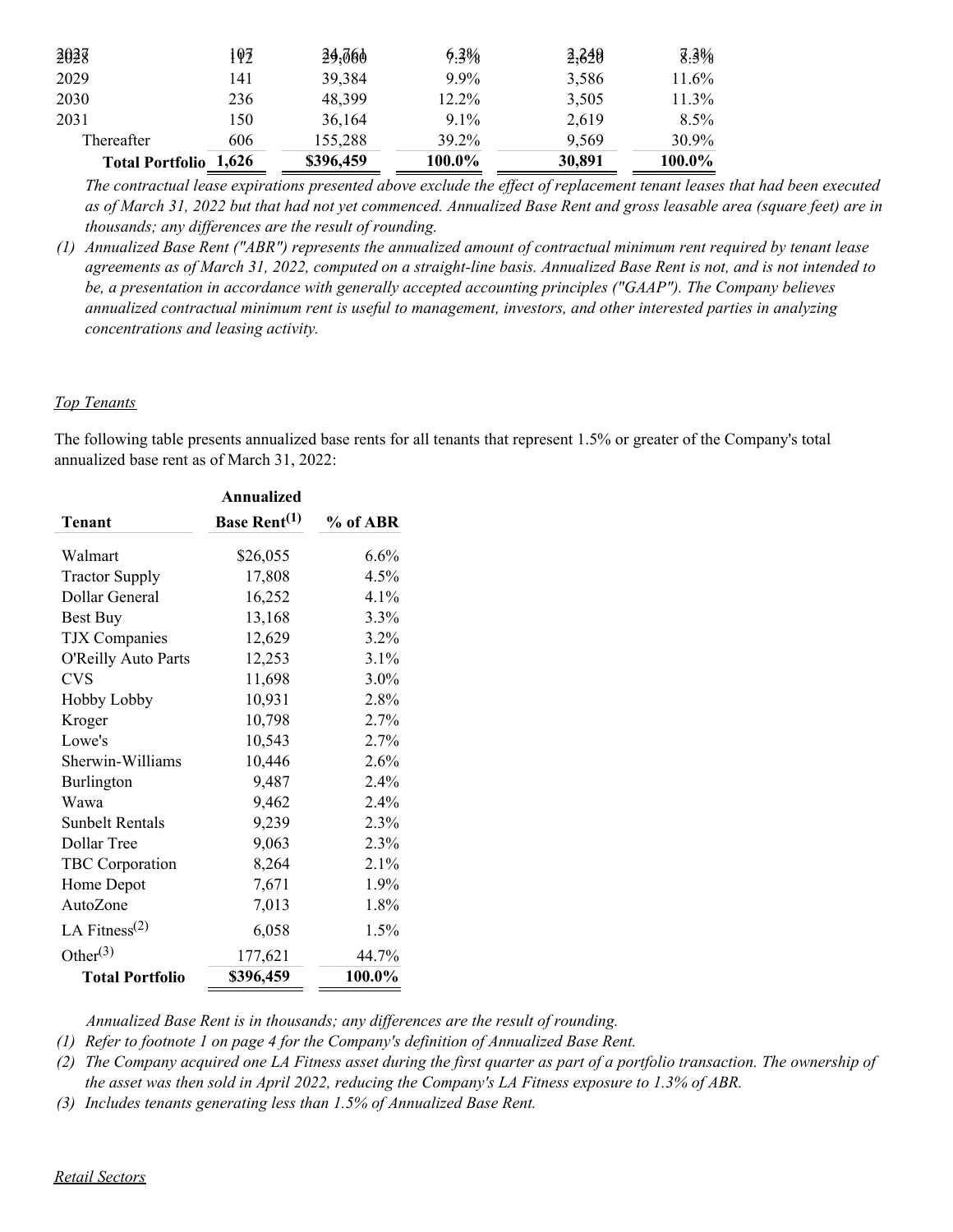The following table presents annualized base rents for all of the Company's retail sectors as ofMarch 31, 2022:

|                                    | <b>Annualized</b>               |          |
|------------------------------------|---------------------------------|----------|
| Sector                             | <b>Base Rent</b> <sup>(1)</sup> | % of ABR |
| <b>Grocery Stores</b>              | \$39,325                        | 9.9%     |
| Home Improvement                   | 37,102                          | 9.4%     |
| Tire and Auto Service              | 30,604                          | 7.7%     |
| <b>Convenience Stores</b>          | 30,598                          | 7.7%     |
| General Merchandise                | 25,720                          | 6.5%     |
| <b>Off-Price Retail</b>            | 24,340                          | 6.2%     |
| <b>Auto Parts</b>                  | 23,920                          | $6.0\%$  |
| <b>Dollar Stores</b>               | 23,851                          | $6.0\%$  |
| Farm and Rural Supply              | 19,797                          | 5.0%     |
| Pharmacy                           | 18,365                          | 4.6%     |
| <b>Consumer Electronics</b>        | 14,969                          | 3.8%     |
| <b>Crafts and Novelties</b>        | 13,160                          | 3.3%     |
| <b>Equipment Rental</b>            | 9,565                           | 2.4%     |
| <b>Health Services</b>             | 8,787                           | 2.2%     |
| <b>Warehouse Clubs</b>             | 8,314                           | 2.1%     |
| Health and Fitness <sup>(2)</sup>  | 8,214                           | 2.1%     |
| <b>Discount Stores</b>             | 7,945                           | 2.0%     |
| <b>Restaurants - Quick Service</b> | 7,803                           | 2.0%     |
| Dealerships                        | 6,475                           | 1.6%     |
| Home Furnishings                   | 6,322                           | 1.6%     |
| <b>Restaurants - Casual Dining</b> | 4,795                           | 1.2%     |
| <b>Specialty Retail</b>            | 4,495                           | 1.1%     |
| <b>Financial Services</b>          | 4,022                           | 1.0%     |
| Theaters                           | 3,854                           | 1.0%     |
| <b>Sporting Goods</b>              | 3,243                           | 0.8%     |
| Pet Supplies                       | 2,604                           | 0.7%     |
| <b>Entertainment Retail</b>        | 2,333                           | 0.6%     |
| <b>Beauty and Cosmetics</b>        | 1,553                           | 0.4%     |
| <b>Shoes</b>                       | 1,237                           | 0.3%     |
| Apparel                            | 1,208                           | 0.3%     |
| Miscellaneous                      | 1,079                           | 0.3%     |
| Office Supplies                    | 860                             | 0.2%     |
| <b>Total Portfolio</b>             | \$396,459                       | 100.0%   |

*Annualized Base Rent is in thousands; any dif erences are the result of rounding.*

*(1)* Refer to footnote 1 on page 4 for the Company's definition of Annualized Base Rent.

(2) The Company acquired one LA Fitness asset during the first quarter as part of a portfolio transaction. The ownership of the asset was then sold in April 2022, reducing the Company's Health and Fitness exposure to 1.8% of ABR.

#### *Geographic Diversification*

The following table presents annualized base rents for all states that represent 2.5% or greater of the Company's total annualized base rent as of March 31, 2022:

|              | Annualized             |            |
|--------------|------------------------|------------|
| <b>State</b> | <b>Base Rent</b> $(1)$ | $%$ of ABR |
| Texas        | \$29,167               | $7.4\%$    |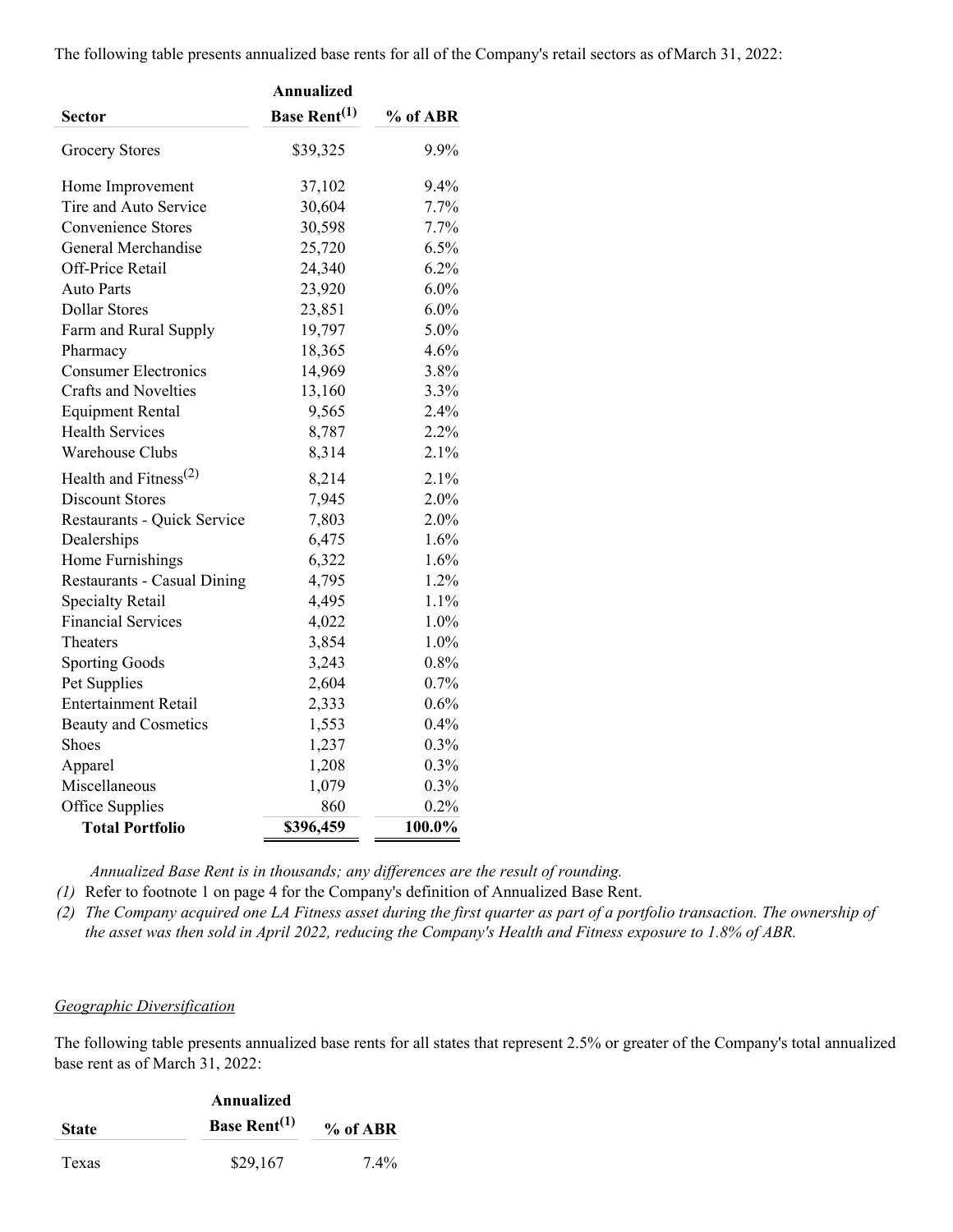|        | 35.9%                      |
|--------|----------------------------|
| 10,120 | $2.6\%$                    |
| 10,778 | $2.7\%$                    |
| 12,930 | $3.3\%$                    |
| 13,818 | 3.5%                       |
| 14,458 | 3.6%                       |
| 16,095 | $4.1\%$                    |
| 17,132 | 4.3%                       |
| 19,559 | 4.9%                       |
| 20,826 | 5.3%                       |
| 21,743 | 5.5%                       |
| 21,933 | 5.5%                       |
| 22.362 | $\frac{5}{3}.\frac{70}{6}$ |
|        | 142,620                    |

*Annualized Base Rent is in thousands; any dif erences are the result of rounding.*

*(1)* Refer to footnote 1 on page 4 for the Company's definition of Annualized Base Rent.

*(2)* Includes states generating less than 2.5% of Annualized Base Rent.

#### **Capital Markets and Balance Sheet**

#### *Capital Markets*

During the first quarter, the Company settled 3,791,964 shares under existing forward sale agreements and received net proceeds of approximately \$250.8 million. At quarter end, the Company had 4,083,332 shares remaining to be settled under its December 2021 forward equity offering, which is anticipated to raise net proceeds of approximately \$262.9 million after deducting fees and expenses and making certain other adjustments as provided in the equity distribution agreements.

The following table presents the Company's outstanding forward equity offerings as of March 31, 2022:

| <b>Forward Equity</b><br><b>Offerings</b> | <b>Shares</b><br><b>Sold</b> | <b>Shares</b><br><b>Settled</b> | <b>Shares</b><br>Remaining | <b>Net</b><br><b>Proceeds</b><br><b>Received</b> | Anticipated<br><b>Net</b><br><b>Proceeds</b><br>Remaining |
|-------------------------------------------|------------------------------|---------------------------------|----------------------------|--------------------------------------------------|-----------------------------------------------------------|
| December 2021                             |                              |                                 |                            |                                                  |                                                           |
| Forward Offering 5,750,000 1,666,668      |                              |                                 |                            |                                                  | 4,083,332 107,698,116 \$262,939,872                       |
| <b>Total Forward</b>                      |                              |                                 |                            |                                                  |                                                           |
| Equity Offerings 5,750,000 1,666,668      |                              |                                 | 4,083,332                  |                                                  | 107,698,116 \$262,939,872                                 |

#### *Balance Sheet*

As of March 31, 2022, the Company's net debt to recurring EBITDA was 5.0 times. The Company's proforma net debt to recurring EBITDA was 4.3 times when deducting the \$262.9 million of anticipated net proceeds from the outstanding forward equity offerings from the Company's net debt of \$1.8 billion as of March 31, 2022. The Company's fixed charge coverage ratio was 5.2 times as of the end of the first quarter.

The Company's total debt to enterprise value was 26.5% as of March 31, 2022. Enterprise value is calculated as the sum of net debt, the liquidation value of the Company's preferred stock, and the market value of the Company's outstanding shares of common stock, assuming conversion of Agree Limited Partnership (the "Operating Partnership" or "OP") common units into common stock of the Company.

For the three months ended March 31, 2022, the Company's fully diluted weighted-average shares outstanding were 71.3 million. The basic weighted-average shares outstanding for the three months ended March 31, 2022 were 71.2 million.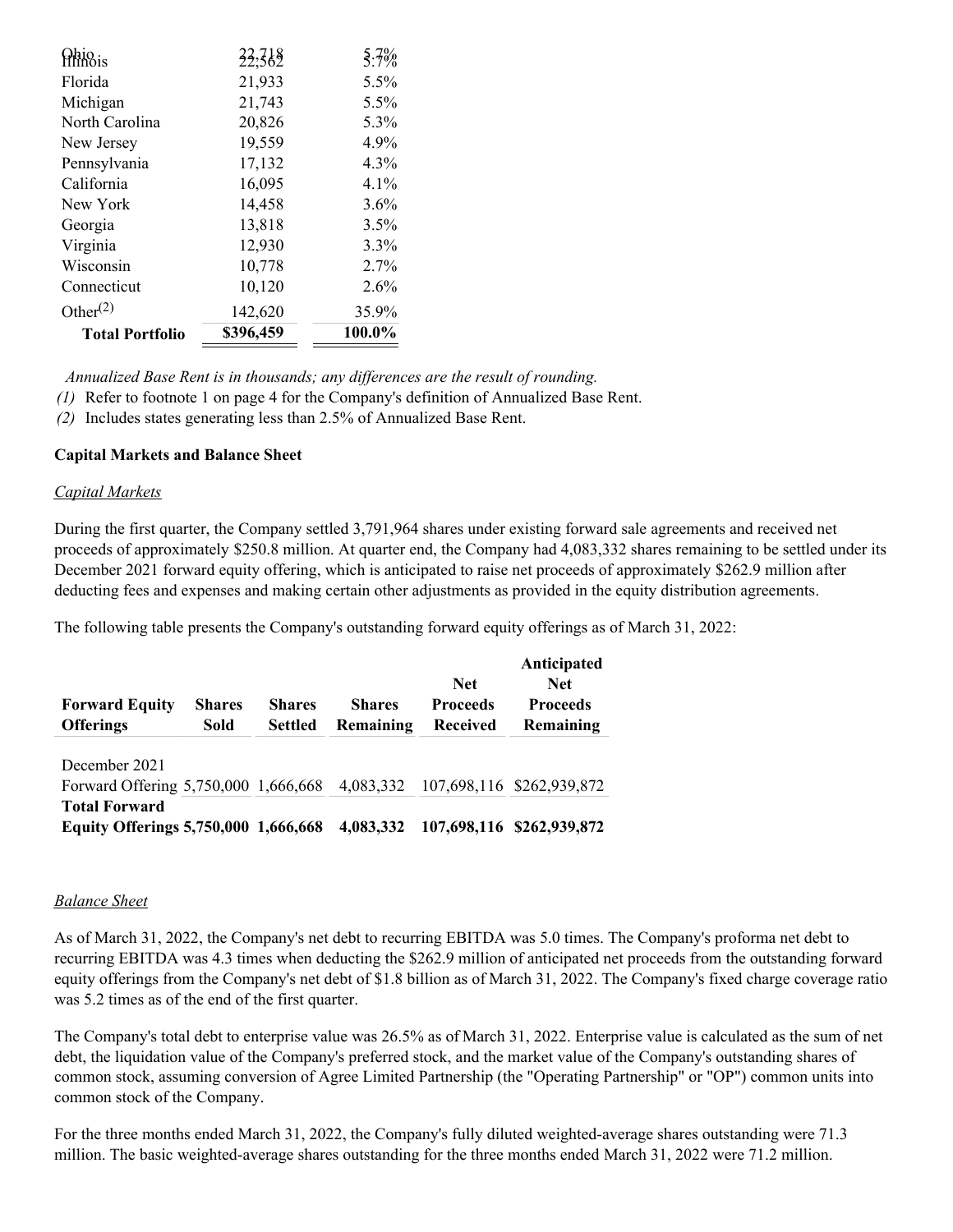For the three months ended March 31, 2022, the Company's fully diluted weighted-average shares and units outstanding were 71.7 million. The basic weighted-average shares and units outstanding for the three months ended March 31, 2022 were 71.6 million.

The Company's assets are held by, and its operations are conducted through, the Operating Partnership, of which the Company is the sole general partner. As of March 31, 2022, there were 347,619 Operating Partnership common units outstanding and the Company held a 99.5% common interest in the Operating Partnership.

#### **Conference Call/Webcast**

The Company will host its quarterly analyst and investor conference call on Wednesday, May 4, 2022 at 8:30 AM ET. To participate in the conference call, please dial (866) 363-3979 approximately ten minutes before the call begins.

Additionally, a webcast of the conference call will be available through the Company's website. To access the webcast, visit [www.agreerealty.com](https://c212.net/c/link/?t=0&l=en&o=3524739-1&h=3717807414&u=http%3A%2F%2Fwww.agreerealty.com%2F&a=www.agreerealty.com) ten minutes prior to the start time of the conference call and go to the Investors section of the website. A replay of the conference call webcast will be archived and available online through the Investors section of [www.agreerealty.com](https://c212.net/c/link/?t=0&l=en&o=3524739-1&h=3717807414&u=http%3A%2F%2Fwww.agreerealty.com%2F&a=www.agreerealty.com).

#### **About Agree Realty Corporation**

Agree Realty Corporation is a publicly traded real estate investment trust that is **RETHINKING RETAIL** through the acquisition and development of properties net leased to industry-leading, omni-channel retail tenants. As of March 31, 2022, the Company owned and operated a portfolio of 1,510 properties, located in 47 states and containing approximately 31.0 million square feet of gross leasable area. The Company's common stock is listed on the New York Stock Exchange under the symbol "ADC". For additional information on the Company and **RETHINKING RETAIL**, please visit [www.agreerealty.com](https://c212.net/c/link/?t=0&l=en&o=3524739-1&h=3717807414&u=http%3A%2F%2Fwww.agreerealty.com%2F&a=www.agreerealty.com).

#### **Forward-Looking Statements**

*This press release contains forward-looking statements, including statements about projected financial and operating results,* within the meaning of Section 27A of the Securities Act of 1933, as amended (the "Securities Act") and Section 21E of the Securities Exchange Act of 1934, as amended (the "Exchange Act"). The Company intends such forward-looking statements to be covered by the safe harbor provisions for forward-looking statements contained in the Private Securities Litigation Reform Act of 1995 and includes this statement for purposes of complying with these safe harbor provisions. Forward-looking statements are generally identifiable by use of forward-looking terminology such as "may," "will," "should," "potential," *"intend," "expect," "seek," "anticipate," "estimate," "approximately," "believe," "could," "project," "predict," "forecast," "continue," "assume," "plan," "outlook" or other similar words or expressions. Forward-looking statements are based on* certain assumptions and can include future expectations, future plans and strategies, financial and operating projections or *other forward-looking information. Although these forward-looking statements are based on good faith beliefs, reasonable assumptions and the Company's best judgment reflecting current information, you should not rely on forward-looking* statements since they involve known and unknown risks, uncertainties and other factors which are, in some cases, beyond the Company's control and which could materially affect the Company's results of operations, financial condition, cash flows, performance or future achievements or events. Currently, one of the most significant factors, however, is the potential adverse effect of the current pandemic of the novel coronavirus, or COVID-19, on the financial condition, results of operations, cash flows and performance of the Company and its tenants, the real estate market and the global economy and financial markets. The extent to which COVID-19 impacts the Company and its tenants will depend on future developments, which are highly uncertain and cannot be predicted with confidence, including the scope, severity and duration of the pandemic, the actions taken to contain the pandemic or mitigate its impact and the direct and indirect economic effects of the pandemic and containment measures, among others. Moreover, investors are cautioned to interpret many of the risks identified in the risk factors discussed in the Company's Annual Report on Form 10-K and subsequent quarterly reports filed with the Securities and Exchange Commission (the "SEC"), as well as the risks set forth below, as being heightened as a result of the ongoing and numerous adverse impacts of COVID-19. Additional important factors, among others, that may cause the Company's actual results to vary include the general deterioration in national economic conditions, weakening of real estate markets, decreases in the availability of credit, increases in interest rates, adverse changes in the retail industry, the Company's continuing ability to qualify as a REIT and other factors discussed in the Company's reports filed with the SEC. The forward-looking statements included in this press release are made as of the date hereof. Unless legally required, the Company disclaims any obligation to update any forward-looking statements, whether as a result of new information, future events, changes in the Company's *expectations or assumptions or otherwise.*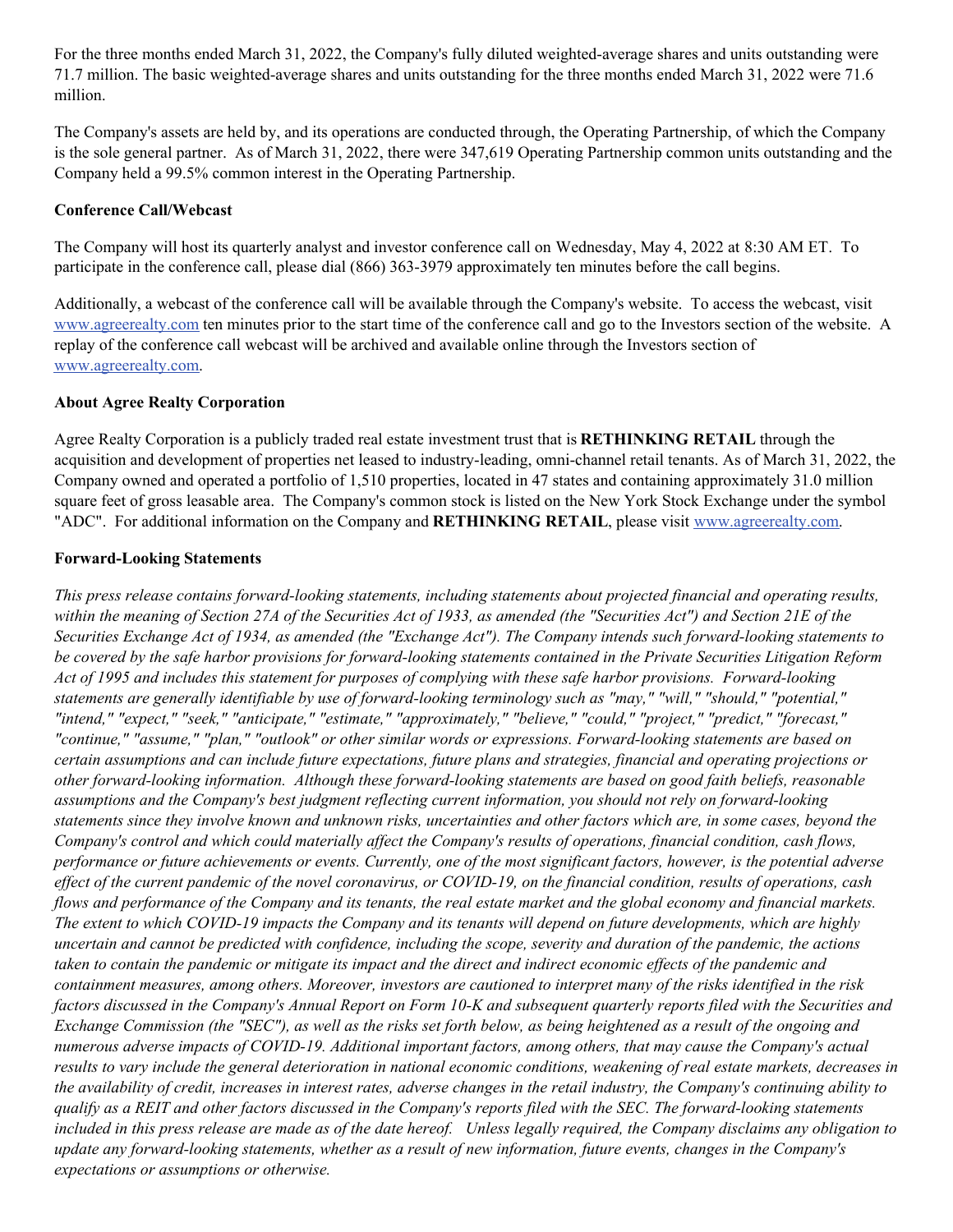For further information about the Company's business and financial results, please refer to the "Management's Discussion and Analysis of Financial Condition and Results of Operations" and "Risk Factors" sections of the Company's SEC filings, including, but not limited to, its Annual Report on Form 10-K and Quarterly Reports on Form 10-Q, copies of which may be *obtained at the Investor Relations section of the Company's website at [www.agreerealty.com.](file:///\\agreefs1.agreerealty.local\Data\Corporate\Press Releases\2020\Q3 2020\Earnings Release\www.agreerealty.com.)*

The Company defines the "weighted-average capitalization rate" for acquisitions and dispositions as the sum of contractual fixed annual rents computed on a straight-line basis over the primary lease terms and anticipated annual net tenant recoveries, *divided by the purchase and sale prices.*

References to "Core FFO" and "AFFO" in this press release are representative of Core FFO attributable to OP common unitholders and AFFO attributable to OP common unitholders. Detailed calculations for these measures are shown in the Reconciliation of Net Income to FFO, Core FFO and Adjusted FFO table as "Core Funds From Operations – OP Common *Unitholders" and "Adjusted Funds from Operations – OP Common Unitholders".*

#### **Agree Realty Corporation**

#### **Consolidated Balance Sheet**

*(\$ in thousands, except share and per-share data)*

**March 31, 2022 December 31, 2021**

*(Unaudited)*

|                                                                                    | <b>NIAFCH 31, 2022</b> |                           | December 31, 2021 |
|------------------------------------------------------------------------------------|------------------------|---------------------------|-------------------|
| Assets:                                                                            |                        |                           |                   |
| <b>Real Estate Investments:</b>                                                    |                        |                           |                   |
| Land                                                                               | \$<br>1,658,905 \$     |                           | 1,559,434         |
| <b>Buildings</b>                                                                   | 3,286,755              |                           | 3,034,391         |
| Accumulated depreciation                                                           | (253, 180)             |                           | (233, 862)        |
| Property under development                                                         | 39,218                 |                           | 7,148             |
| Net real estate investments                                                        | 4,731,698              |                           | 4,367,111         |
| Real estate held for sale, net                                                     |                        |                           | 5,676             |
| Cash and cash equivalents                                                          | 24,888                 |                           | 43,252            |
| Cash held in escrows                                                               | 878                    |                           | 1,998             |
| Accounts receivable - tenants, net                                                 | 59,411                 |                           | 53,442            |
| Lease Intangibles, net of accumulated amortization of \$198,936 and \$180,532 at   |                        |                           |                   |
| March 31, 2022 and December 31, 2021, respectively                                 | 716,509                |                           | 672,020           |
| Other assets, net                                                                  | 105,206                |                           | 83,407            |
| <b>Total Assets</b>                                                                | \$<br>5,638,590        | $\boldsymbol{\mathsf{S}}$ | 5,226,906         |
| <b>Liabilities:</b>                                                                |                        |                           |                   |
| Mortgage notes payable, net                                                        | \$<br>32,249           | -S                        | 32,429            |
| Unsecured term loans, net                                                          |                        |                           |                   |
| Senior unsecured notes, net                                                        | 1,495,650              |                           | 1,495,200         |
| Unsecured revolving credit facility                                                | 320,000                |                           | 160,000           |
| Dividends and distributions payable                                                | 17,763                 |                           | 16,881            |
| Accounts payable, accrued expenses and other liabilities                           | 63,476                 |                           | 70,005            |
| Lease intangibles, net of accumulated amortization of \$31,184 and \$29,726 at     |                        |                           |                   |
| March 31, 2022 and December 31, 2021, respectively                                 | 33,711                 |                           | 33,075            |
| <b>Total Liabilities</b>                                                           | \$<br>1,962,849        | $\mathbf S$               | 1,807,590         |
| <b>Equity:</b>                                                                     |                        |                           |                   |
| Preferred Stock, \$.0001 par value per share, 4,000,000 shares authorized, 7,000   |                        |                           |                   |
| shares Series A outstanding, at stated liquidation value of \$25,000 per share, at |                        |                           |                   |
| March 31, 2022 and December 31, 2021                                               | 175,000                |                           | 175,000           |
| Common stock, \$.0001 par value, 180,000,000 shares authorized, 75,174,580         |                        |                           |                   |
| and 71,285,311 shares issued and outstanding at March 31, 2022 and                 |                        |                           |                   |
| December 31, 2021, respectively                                                    | 8                      |                           | 7                 |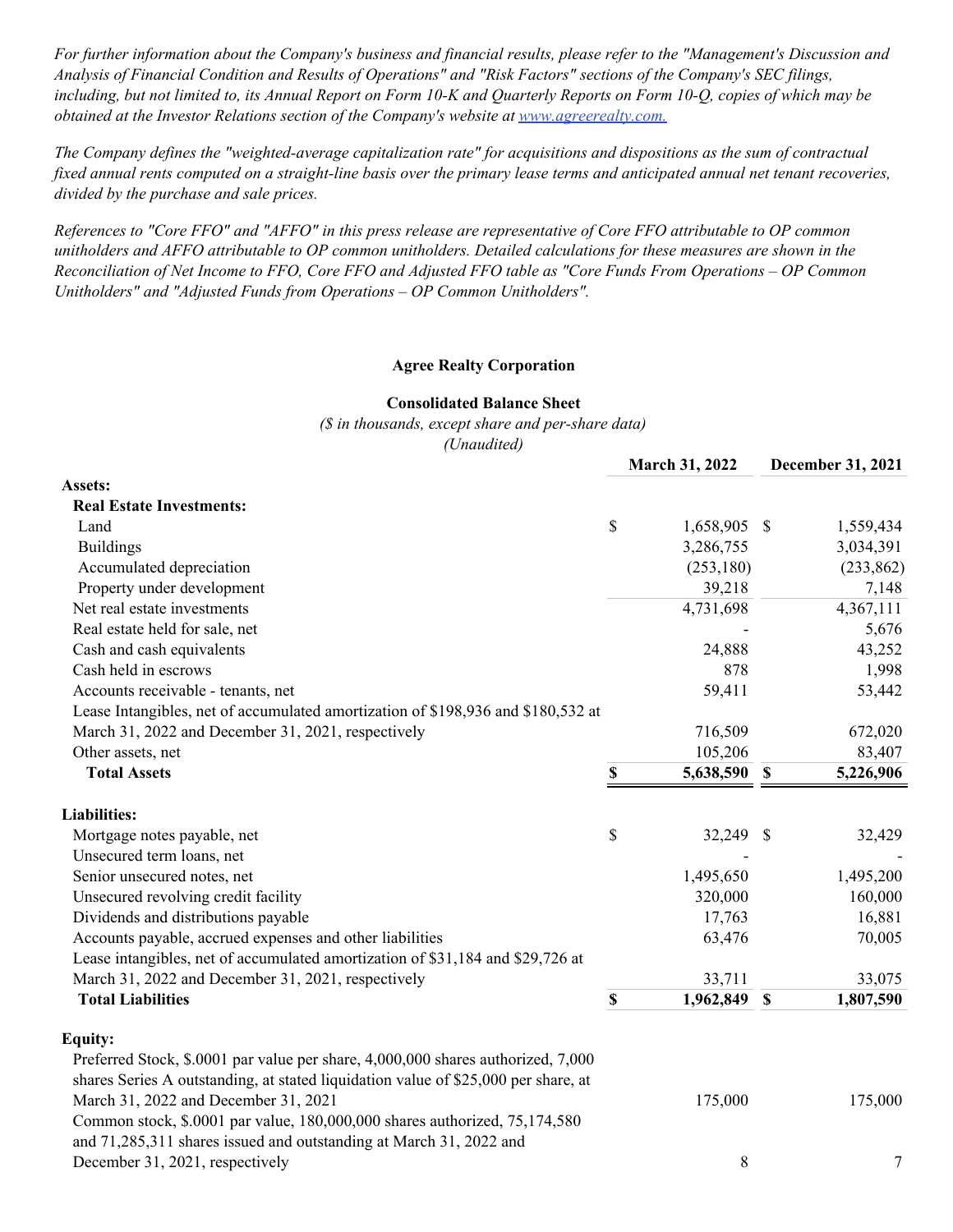| Additional maid-in-capital income              |   | 3.662.769      | 3,325,568 |
|------------------------------------------------|---|----------------|-----------|
| Accumulated other comprehensive income (loss)  |   | 15,060         | (5,503)   |
| <b>Total Equity - Agree Realty Corporation</b> |   | 3,674,073 \$   | 3,417,687 |
| Non-controlling interest                       |   | 1.668          | 1.629     |
| <b>Total Equity</b>                            |   | $3,675,741$ \$ | 3,419,316 |
| <b>Total Liabilities and Equity</b>            | S | 5,638,590 \$   | 5,226,906 |

#### **Agree Realty Corporation**

#### **Consolidated Statements of Operations and Comprehensive Income**

*(\$ in thousands, except share and per share-data)*

*(Unaudited)*

|                                                                 | Three months ended<br>March 31, |           |              |          |  |
|-----------------------------------------------------------------|---------------------------------|-----------|--------------|----------|--|
|                                                                 |                                 | 2022      |              | 2021     |  |
| <b>Revenues</b>                                                 |                                 |           |              |          |  |
| Rental Income                                                   | \$                              | 98,312    | $\mathbb{S}$ | 77,760   |  |
| Other                                                           |                                 | 30        |              | 69       |  |
| <b>Total Revenues</b>                                           | \$                              | 98,342    | \$           | 77,829   |  |
| <b>Operating Expenses</b>                                       |                                 |           |              |          |  |
| Real estate taxes                                               | \$                              | 7,611     | \$           | 5,696    |  |
| Property operating expenses                                     |                                 | 4,477     |              | 3,541    |  |
| Land lease expense                                              |                                 | 402       |              | 346      |  |
| General and administrative                                      |                                 | 7,622     |              | 6,879    |  |
| Depreciation and amortization                                   |                                 | 28,561    |              | 21,489   |  |
| Provision for impairment                                        |                                 | 1,015     |              |          |  |
| <b>Total Operating Expenses</b>                                 | \$                              | 49,688    | $\mathbf S$  | 37,951   |  |
| Gain (loss) on sale of assets, net                              |                                 | 2,310     |              | 2,945    |  |
| Gain (loss) on involuntary conversion, net                      |                                 | (25)      |              | 117      |  |
| <b>Income from Operations</b>                                   | \$                              | 50,939    | \$           | 42,940   |  |
| <b>Other (Expense) Income</b>                                   |                                 |           |              |          |  |
| Interest expense, net                                           | \$                              | (13, 931) | \$           | (11,653) |  |
| Income tax (expense) benefit                                    |                                 | (719)     |              | (1,009)  |  |
| <b>Net Income</b>                                               | \$                              | 36,289    | \$           | 30,278   |  |
| Less Net Income Attributable to Non-Controlling Interest        |                                 | 176       |              | 166      |  |
| Net Income Attributable to Agree Realty Corporation             | \$                              | 36,113    | \$           | 30,112   |  |
| Less Series A Preferred Stock Dividends                         |                                 | 1,859     |              |          |  |
| <b>Net Income Attributable to Common Stockholders</b>           | \$                              | 34,254    | \$           | 30,112   |  |
| <b>Net Income Per Share Attributable to Common Stockholders</b> |                                 |           |              |          |  |
| <b>Basic</b>                                                    | \$                              | 0.48      | \$           | 0.48     |  |
| <b>Diluted</b>                                                  | \$                              | 0.48      | \$           | 0.48     |  |
| <b>Other Comprehensive Income</b>                               |                                 |           |              |          |  |
| Net Income                                                      | \$                              | 36,289    | \$           | 30,278   |  |
| Amortization of interest rate swaps                             |                                 | 82        |              | 500      |  |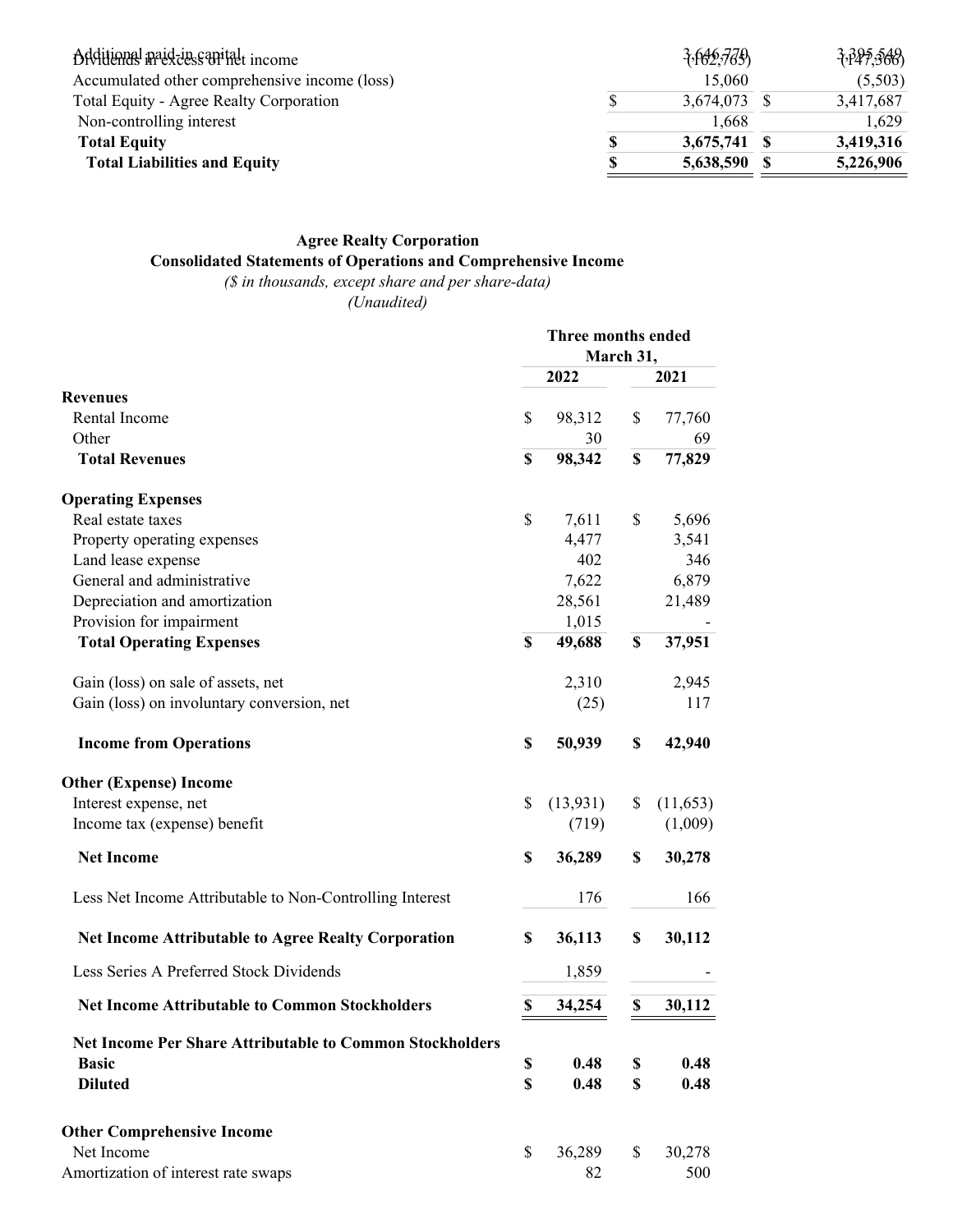| Change in fair value and settlement of interest rate swaps                | 20,581     |   | 25,146     |
|---------------------------------------------------------------------------|------------|---|------------|
| Total Comprehensive Income (Loss)                                         | 56,952     |   | 55,924     |
| Comprehensive Income Attributable to Non-Controlling Interest             | (276)      |   | (304)      |
| Comprehensive Income Attributable to Agree Realty Corporation             | 56,676     | S | 55,620     |
| Weighted Average Number of Common Shares Outstanding - Basic              | 71.228.930 |   | 62,828,897 |
| Weighted Average Number of Common Shares Outstanding - Diluted 71,336,103 |            |   | 62,940,360 |

#### **Agree Realty Corporation Reconciliation of Net Income to FFO, Core FFO and Adjusted FFO**

#### *(\$ in thousands, except share and per-share data)*

*(Unaudited)*

| 2022<br>2021<br>\$<br>36,289<br>\$<br>30,278<br>Net Income<br>1,859<br>Less Series A Preferred Stock Dividends<br>34,430<br>30,278<br>Net Income attributable to OP Common Unitholders<br>Depreciation of rental real estate assets<br>19,470<br>15,292<br>Amortization of lease intangibles - in-place leases and leasing costs<br>8,924<br>6,050<br>Provision for impairment<br>1,015<br>(3,062)<br>(Gain) loss on sale or involuntary conversion of assets, net<br>(2,285)<br>Funds from Operations - OP Common Unitholders<br>$\$$<br>61,554<br>\$<br>48,558<br>Amortization of above (below) market lease intangibles, net<br>8,178<br>4,756<br>$\mathcal{S}$<br>Core Funds from Operations - OP Common Unitholders<br>$\mathbb{S}$<br>69,732<br>53,314<br>Straight-line accrued rent<br>(3, 135)<br>(2,597)<br>Stock based compensation expense<br>1,635<br>1,364<br>Amortization of financing costs<br>788<br>268<br>167<br>Non-real estate depreciation<br>147<br>$\mathbb S$<br>69,187<br>Adjusted Funds from Operations - OP Common Unitholders<br>$\mathbb S$<br>52,496<br>Funds from Operations Per Common Share and OP Unit - Basic<br>\$<br>0.86<br>\$<br>0.77<br>\$<br>\$<br>Funds from Operations Per Common Share and OP Unit - Diluted<br>0.86<br>0.77<br>\$<br>\$<br>Core Funds from Operations Per Common Share and OP Unit - Basic<br>0.97<br>0.84<br>\$<br>Core Funds from Operations Per Common Share and OP Unit - Diluted<br>0.97<br>\$<br>0.84<br>\$<br>\$<br>Adjusted Funds from Operations Per Common Share and OP Unit - Basic<br>0.97<br>0.83<br>\$<br>$\mathbb{S}$<br>Adjusted Funds from Operations Per Common Share and OP Unit - Diluted<br>0.97<br>0.83<br>Weighted Average Number of Common Shares and OP Units Outstanding - Basic<br>71,576,549<br>63,176,516<br>71,683,722<br>63,287,979<br><b>Additional supplemental disclosure</b><br>\$<br>Scheduled principal repayments<br>\$<br>208<br>195<br>Capitalized interest<br>112<br>75<br>Capitalized building improvements<br>1,100<br>174 |                                                                             |  | Three months ended<br>March 31, |  |  |
|------------------------------------------------------------------------------------------------------------------------------------------------------------------------------------------------------------------------------------------------------------------------------------------------------------------------------------------------------------------------------------------------------------------------------------------------------------------------------------------------------------------------------------------------------------------------------------------------------------------------------------------------------------------------------------------------------------------------------------------------------------------------------------------------------------------------------------------------------------------------------------------------------------------------------------------------------------------------------------------------------------------------------------------------------------------------------------------------------------------------------------------------------------------------------------------------------------------------------------------------------------------------------------------------------------------------------------------------------------------------------------------------------------------------------------------------------------------------------------------------------------------------------------------------------------------------------------------------------------------------------------------------------------------------------------------------------------------------------------------------------------------------------------------------------------------------------------------------------------------------------------------------------------------------------------------------------------------------------------------------------------------------------------|-----------------------------------------------------------------------------|--|---------------------------------|--|--|
|                                                                                                                                                                                                                                                                                                                                                                                                                                                                                                                                                                                                                                                                                                                                                                                                                                                                                                                                                                                                                                                                                                                                                                                                                                                                                                                                                                                                                                                                                                                                                                                                                                                                                                                                                                                                                                                                                                                                                                                                                                    |                                                                             |  |                                 |  |  |
|                                                                                                                                                                                                                                                                                                                                                                                                                                                                                                                                                                                                                                                                                                                                                                                                                                                                                                                                                                                                                                                                                                                                                                                                                                                                                                                                                                                                                                                                                                                                                                                                                                                                                                                                                                                                                                                                                                                                                                                                                                    |                                                                             |  |                                 |  |  |
|                                                                                                                                                                                                                                                                                                                                                                                                                                                                                                                                                                                                                                                                                                                                                                                                                                                                                                                                                                                                                                                                                                                                                                                                                                                                                                                                                                                                                                                                                                                                                                                                                                                                                                                                                                                                                                                                                                                                                                                                                                    |                                                                             |  |                                 |  |  |
|                                                                                                                                                                                                                                                                                                                                                                                                                                                                                                                                                                                                                                                                                                                                                                                                                                                                                                                                                                                                                                                                                                                                                                                                                                                                                                                                                                                                                                                                                                                                                                                                                                                                                                                                                                                                                                                                                                                                                                                                                                    |                                                                             |  |                                 |  |  |
|                                                                                                                                                                                                                                                                                                                                                                                                                                                                                                                                                                                                                                                                                                                                                                                                                                                                                                                                                                                                                                                                                                                                                                                                                                                                                                                                                                                                                                                                                                                                                                                                                                                                                                                                                                                                                                                                                                                                                                                                                                    |                                                                             |  |                                 |  |  |
|                                                                                                                                                                                                                                                                                                                                                                                                                                                                                                                                                                                                                                                                                                                                                                                                                                                                                                                                                                                                                                                                                                                                                                                                                                                                                                                                                                                                                                                                                                                                                                                                                                                                                                                                                                                                                                                                                                                                                                                                                                    |                                                                             |  |                                 |  |  |
|                                                                                                                                                                                                                                                                                                                                                                                                                                                                                                                                                                                                                                                                                                                                                                                                                                                                                                                                                                                                                                                                                                                                                                                                                                                                                                                                                                                                                                                                                                                                                                                                                                                                                                                                                                                                                                                                                                                                                                                                                                    |                                                                             |  |                                 |  |  |
|                                                                                                                                                                                                                                                                                                                                                                                                                                                                                                                                                                                                                                                                                                                                                                                                                                                                                                                                                                                                                                                                                                                                                                                                                                                                                                                                                                                                                                                                                                                                                                                                                                                                                                                                                                                                                                                                                                                                                                                                                                    |                                                                             |  |                                 |  |  |
|                                                                                                                                                                                                                                                                                                                                                                                                                                                                                                                                                                                                                                                                                                                                                                                                                                                                                                                                                                                                                                                                                                                                                                                                                                                                                                                                                                                                                                                                                                                                                                                                                                                                                                                                                                                                                                                                                                                                                                                                                                    |                                                                             |  |                                 |  |  |
|                                                                                                                                                                                                                                                                                                                                                                                                                                                                                                                                                                                                                                                                                                                                                                                                                                                                                                                                                                                                                                                                                                                                                                                                                                                                                                                                                                                                                                                                                                                                                                                                                                                                                                                                                                                                                                                                                                                                                                                                                                    |                                                                             |  |                                 |  |  |
|                                                                                                                                                                                                                                                                                                                                                                                                                                                                                                                                                                                                                                                                                                                                                                                                                                                                                                                                                                                                                                                                                                                                                                                                                                                                                                                                                                                                                                                                                                                                                                                                                                                                                                                                                                                                                                                                                                                                                                                                                                    |                                                                             |  |                                 |  |  |
|                                                                                                                                                                                                                                                                                                                                                                                                                                                                                                                                                                                                                                                                                                                                                                                                                                                                                                                                                                                                                                                                                                                                                                                                                                                                                                                                                                                                                                                                                                                                                                                                                                                                                                                                                                                                                                                                                                                                                                                                                                    |                                                                             |  |                                 |  |  |
|                                                                                                                                                                                                                                                                                                                                                                                                                                                                                                                                                                                                                                                                                                                                                                                                                                                                                                                                                                                                                                                                                                                                                                                                                                                                                                                                                                                                                                                                                                                                                                                                                                                                                                                                                                                                                                                                                                                                                                                                                                    |                                                                             |  |                                 |  |  |
|                                                                                                                                                                                                                                                                                                                                                                                                                                                                                                                                                                                                                                                                                                                                                                                                                                                                                                                                                                                                                                                                                                                                                                                                                                                                                                                                                                                                                                                                                                                                                                                                                                                                                                                                                                                                                                                                                                                                                                                                                                    |                                                                             |  |                                 |  |  |
|                                                                                                                                                                                                                                                                                                                                                                                                                                                                                                                                                                                                                                                                                                                                                                                                                                                                                                                                                                                                                                                                                                                                                                                                                                                                                                                                                                                                                                                                                                                                                                                                                                                                                                                                                                                                                                                                                                                                                                                                                                    |                                                                             |  |                                 |  |  |
|                                                                                                                                                                                                                                                                                                                                                                                                                                                                                                                                                                                                                                                                                                                                                                                                                                                                                                                                                                                                                                                                                                                                                                                                                                                                                                                                                                                                                                                                                                                                                                                                                                                                                                                                                                                                                                                                                                                                                                                                                                    |                                                                             |  |                                 |  |  |
|                                                                                                                                                                                                                                                                                                                                                                                                                                                                                                                                                                                                                                                                                                                                                                                                                                                                                                                                                                                                                                                                                                                                                                                                                                                                                                                                                                                                                                                                                                                                                                                                                                                                                                                                                                                                                                                                                                                                                                                                                                    |                                                                             |  |                                 |  |  |
|                                                                                                                                                                                                                                                                                                                                                                                                                                                                                                                                                                                                                                                                                                                                                                                                                                                                                                                                                                                                                                                                                                                                                                                                                                                                                                                                                                                                                                                                                                                                                                                                                                                                                                                                                                                                                                                                                                                                                                                                                                    |                                                                             |  |                                 |  |  |
|                                                                                                                                                                                                                                                                                                                                                                                                                                                                                                                                                                                                                                                                                                                                                                                                                                                                                                                                                                                                                                                                                                                                                                                                                                                                                                                                                                                                                                                                                                                                                                                                                                                                                                                                                                                                                                                                                                                                                                                                                                    |                                                                             |  |                                 |  |  |
|                                                                                                                                                                                                                                                                                                                                                                                                                                                                                                                                                                                                                                                                                                                                                                                                                                                                                                                                                                                                                                                                                                                                                                                                                                                                                                                                                                                                                                                                                                                                                                                                                                                                                                                                                                                                                                                                                                                                                                                                                                    |                                                                             |  |                                 |  |  |
|                                                                                                                                                                                                                                                                                                                                                                                                                                                                                                                                                                                                                                                                                                                                                                                                                                                                                                                                                                                                                                                                                                                                                                                                                                                                                                                                                                                                                                                                                                                                                                                                                                                                                                                                                                                                                                                                                                                                                                                                                                    |                                                                             |  |                                 |  |  |
|                                                                                                                                                                                                                                                                                                                                                                                                                                                                                                                                                                                                                                                                                                                                                                                                                                                                                                                                                                                                                                                                                                                                                                                                                                                                                                                                                                                                                                                                                                                                                                                                                                                                                                                                                                                                                                                                                                                                                                                                                                    |                                                                             |  |                                 |  |  |
|                                                                                                                                                                                                                                                                                                                                                                                                                                                                                                                                                                                                                                                                                                                                                                                                                                                                                                                                                                                                                                                                                                                                                                                                                                                                                                                                                                                                                                                                                                                                                                                                                                                                                                                                                                                                                                                                                                                                                                                                                                    |                                                                             |  |                                 |  |  |
|                                                                                                                                                                                                                                                                                                                                                                                                                                                                                                                                                                                                                                                                                                                                                                                                                                                                                                                                                                                                                                                                                                                                                                                                                                                                                                                                                                                                                                                                                                                                                                                                                                                                                                                                                                                                                                                                                                                                                                                                                                    | Weighted Average Number of Common Shares and OP Units Outstanding - Diluted |  |                                 |  |  |
|                                                                                                                                                                                                                                                                                                                                                                                                                                                                                                                                                                                                                                                                                                                                                                                                                                                                                                                                                                                                                                                                                                                                                                                                                                                                                                                                                                                                                                                                                                                                                                                                                                                                                                                                                                                                                                                                                                                                                                                                                                    |                                                                             |  |                                 |  |  |
|                                                                                                                                                                                                                                                                                                                                                                                                                                                                                                                                                                                                                                                                                                                                                                                                                                                                                                                                                                                                                                                                                                                                                                                                                                                                                                                                                                                                                                                                                                                                                                                                                                                                                                                                                                                                                                                                                                                                                                                                                                    |                                                                             |  |                                 |  |  |
|                                                                                                                                                                                                                                                                                                                                                                                                                                                                                                                                                                                                                                                                                                                                                                                                                                                                                                                                                                                                                                                                                                                                                                                                                                                                                                                                                                                                                                                                                                                                                                                                                                                                                                                                                                                                                                                                                                                                                                                                                                    |                                                                             |  |                                 |  |  |
|                                                                                                                                                                                                                                                                                                                                                                                                                                                                                                                                                                                                                                                                                                                                                                                                                                                                                                                                                                                                                                                                                                                                                                                                                                                                                                                                                                                                                                                                                                                                                                                                                                                                                                                                                                                                                                                                                                                                                                                                                                    |                                                                             |  |                                 |  |  |

#### **Non-GAAP Financial Measures**

#### **Funds from Operations ("FFO" or "Nareit FFO")**

FFO is defined by the National Association of Real Estate Investment Trusts, Inc. ("Nareit") to mean net income computed in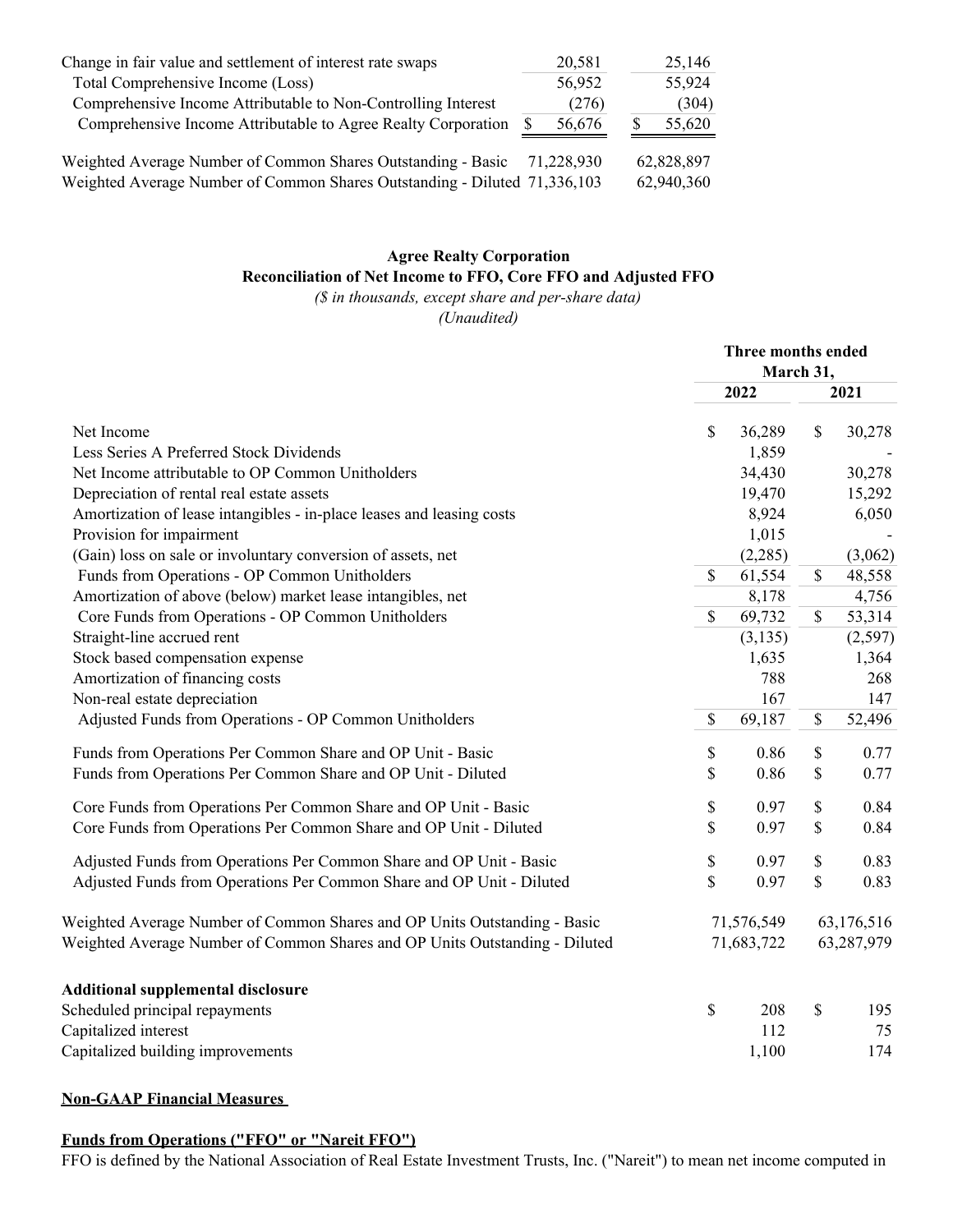accordance with GAAP, excluding gains (or losses) from sales of real estate assets and/or changes in control, plus real estate related depreciation and amortization and any impairment charges on depreciable real estate assets, and after adjustments for unconsolidated partnerships and joint ventures. Historical cost accounting for real estate assets in accordance with GAAP implicitly assumes that the value of real estate assets diminishes predictably over time. Since real estate values instead have historically risen or fallen with market conditions, most real estate industry investors consider FFO to be helpful in evaluating a real estate company's operations. FFO should not be considered an alternative to net income as the primary indicator of the Company's operating performance, or as an alternative to cash flow as a measure of liquidity. Further, while the Company adheres to the Nareit definition of FFO, its presentation of FFO is not necessarily comparable to similarly titled measures of other REITs due to the fact that all REITs may not use the same definition.

#### **Core Funds from Operations ("Core FFO")**

The Company defines Core FFO as Nareit FFO with the addback of (i) noncash amortization of above- and below- market lease intangibles and (ii) certain infrequently occurring items that reduce or increase net income in accordance with GAAP. Management believes that its measure of Core FFO facilitates useful comparison of performance to its peers who predominantly transact in sale-leaseback transactions and are thereby not required by GAAP to allocate purchase price to lease intangibles. Unlike many of its peers, the Company has acquired the substantial majority of its net-leased properties through acquisitions of properties from third parties or in connection with the acquisitions of ground leases from third parties. Core FFO should not be considered an alternative to net income as the primary indicator of the Company's operating performance, or as an alternative to cash flow as a measure of liquidity. Further, the Company's presentation of Core FFO is not necessarily comparable to similarly titled measures of other REITs due to the fact that all REITs may not use the same definition.

#### **Adjusted Funds from Operations ("AFFO")**

AFFO is a non-GAAP financial measure of operating performance used by many companies in the REIT industry. AFFO further adjusts FFO and Core FFO for certain non-cash items that reduce or increase net income computed in accordance with GAAP. Management considers AFFO a useful supplemental measure of the Company's performance, however, AFFO should not be considered an alternative to net income as an indication of its performance, or to cash flow as a measure of liquidity or ability to make distributions. The Company's computation of AFFO may differ from the methodology for calculating AFFO used by other equity REITs, and therefore may not be comparable to such other REITs.

#### **Agree Realty Corporation Reconciliation of Net Debt to Recurring EBITDA**

### *(\$ in thousands, except share and per-share data)*

*(Unaudited)*

|                                                                       | Three months ended<br>March 31, |           |  |
|-----------------------------------------------------------------------|---------------------------------|-----------|--|
|                                                                       |                                 | 2022      |  |
| Net Income                                                            | \$                              | 36,289    |  |
| Interest expense, net                                                 |                                 | 13,931    |  |
| Income tax expense                                                    |                                 | 719       |  |
| Depreciation of rental real estate assets                             |                                 | 19,470    |  |
| Amortization of lease intangibles - in-place leases and leasing costs |                                 | 8,924     |  |
| Non-real estate depreciation                                          |                                 | 167       |  |
| Provision for impairment                                              |                                 | 1,015     |  |
| (Gain) loss on sale or involuntary conversion of assets, net          |                                 | (2,285)   |  |
| EBITDAre                                                              | $\mathbb{S}$                    | 78,230    |  |
| Run-Rate Impact of Investment, Disposition and Leasing Activity       | \$                              | 4,654     |  |
| Amortization of above (below) market lease intangibles, net           |                                 | 8,178     |  |
| Recurring EBITDA                                                      | \$                              | 91,062    |  |
| <b>Annualized Recurring EBITDA</b>                                    | \$                              | 364,248   |  |
| <b>Total Debt</b>                                                     | \$                              | 1,862,428 |  |
| Cash, cash equivalents and cash held in escrows                       |                                 | (25,766)  |  |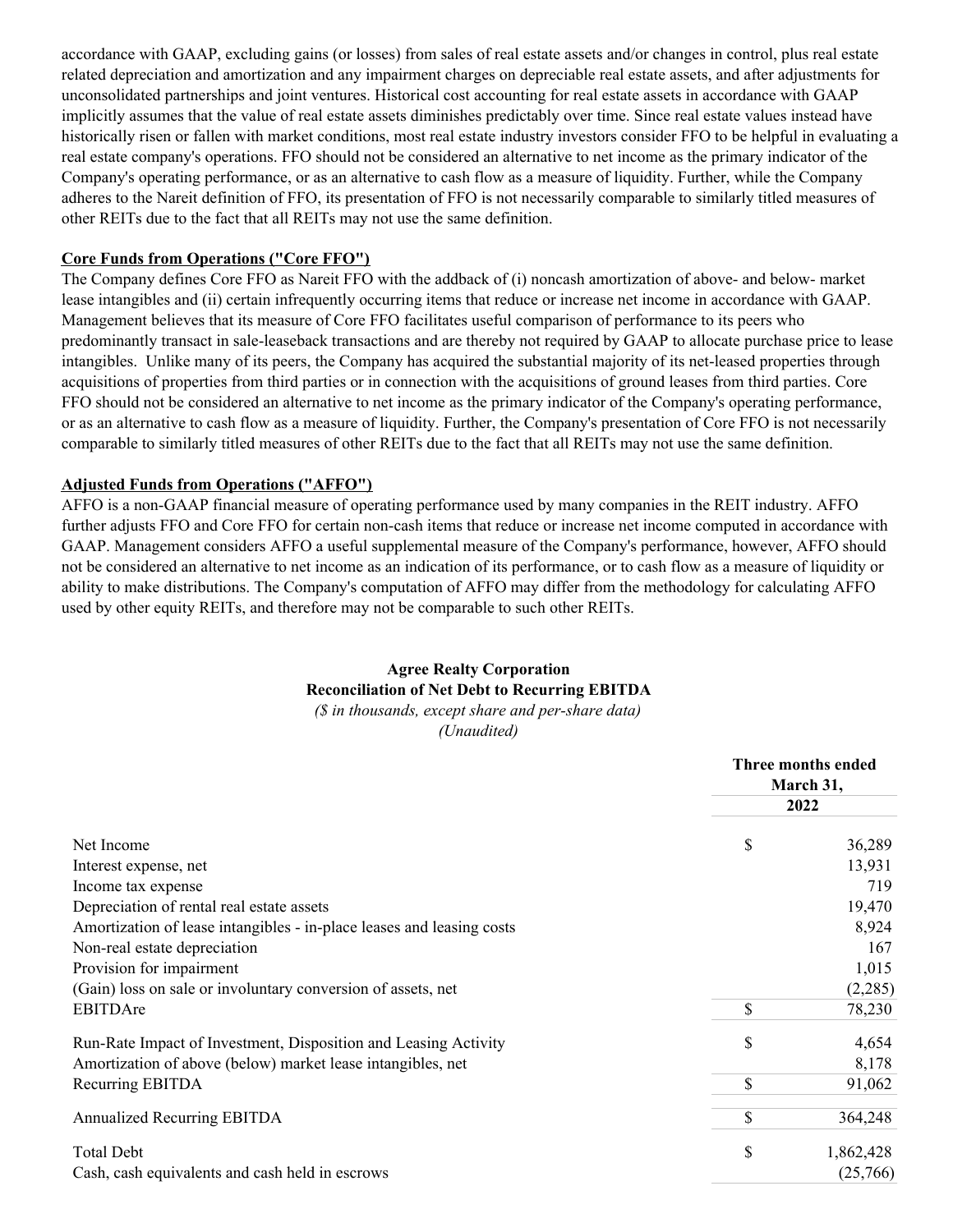| Net Debt                                                                 | 1,836,662                    |
|--------------------------------------------------------------------------|------------------------------|
| <b>Net Debt to Recurring EBITDA</b>                                      | 5.0x                         |
| Net Debt<br>Anticipated Net Proceeds from December 2021 Forward Offering | \$<br>1,836,662<br>(262,940) |
| Proforma Net Debt                                                        | 1,573,722                    |
| Proforma Net Debt to Recurring EBITDA                                    | 4.3x                         |
| Non-GAAP Financial Measures                                              |                              |

#### EBITDAre

EBITDAre is defined by Nareit to mean net income computed in accordance with GAAP, plus interest expense, income tax expense, depreciation and amortization, any gains (or losses) from sales of real estate assets and/or changes in control, any impairment charges on depreciable real estate assets, and after adjustments for unconsolidated partnerships and joint ventures. The Company considers the non-GAAP measure of EBITDAre to be a key supplemental measure of the Company's performance and should be considered along with, but not as an alternative to, net income or loss as a measure of the Company's operating performance. The Company considers EBITDAre a key supplemental measure of the Company's operating performance because it provides an additional supplemental measure of the Company's performance and operating cash flow that is widely known by industry analysts, lenders and investors. The Company's calculation of EBITDAre may not be comparable to EBITDAre reported by other REITs that interpret the Nareit definition differently than the Company.

#### Recurring EBITDA

The Company defines Recurring EBITDA as EBITDAre with the addback of noncash amortization of above- and belowmarket lease intangibles, and after adjustments for the run-rate impact of the Company's investment and disposition activity for the period presented, as well as adjustments for non-recurring benefits or expenses. The Company considers the non-GAAP measure of Recurring EBITDA to be a key supplemental measure of the Company's performance and should be considered along with, but not as an alternative to, net income or loss as a measure of the Company's operating performance. The Company considers Recurring EBITDA a key supplemental measure of the Company's operating performance because it represents the Company's earnings run rate for the period presented and because it is widely followed by industry analysts, lenders and investors. Our Recurring EBITDA may not be comparable to Recurring EBITDA reported by other companies that have a different interpretation of the definition of Recurring EBITDA. Our ratio of net debt to Recurring EBITDA is used by management as a measure of leverage and may be useful to investors in understanding the Company's ability to service its debt, as well as assess the borrowing capacity of the Company. Our ratio of net debt to Recurring EBITDA is calculated by taking annualized Recurring EBITDA and dividing it by our net debt per the consolidated balance sheet.

#### Net Debt

The Company defines Net Debt as total debt less cash, cash equivalents and cash held in escrows. The Company considers the non-GAAP measure of Net Debt to be a key supplemental measure of the Company's overall liquidity, capital structure and leverage. The Company considers Net Debt a key supplemental measure because it provides industry analysts, lenders and investors useful information in understanding our financial condition. The Company's calculation of Net Debt may not be comparable to Net Debt reported by other REITs that interpret the definition differently than the Company. The Company presents Net Debt on both an actual and proforma basis, assuming the net proceeds of the Forward Offerings (see below) are used to pay down debt. The Company believes the proforma measure may be useful to investors in understanding the potential effect of the Forward Offerings on the Company's capital structure, its future borrowing capacity, and its ability to service its debt.

#### Forward Offerings

In December 2021, the Company completed an underwritten public offering of 5,750,000 shares of common stock, including the full exercise of the underwriters' option to purchase additional shares, in connection with forward sale agreements. In March 2022, the Company settled 1,666,668 shares and received net proceeds of approximately \$107.7 million. The 4,083,332 shares remaining under the December 2021 Forward Offering are anticipated to raise net proceeds of approximately \$262.9 million based on the applicable forward sale price as of March 31, 2022. The Company is contractually obligated to settle the offering by December 2022.